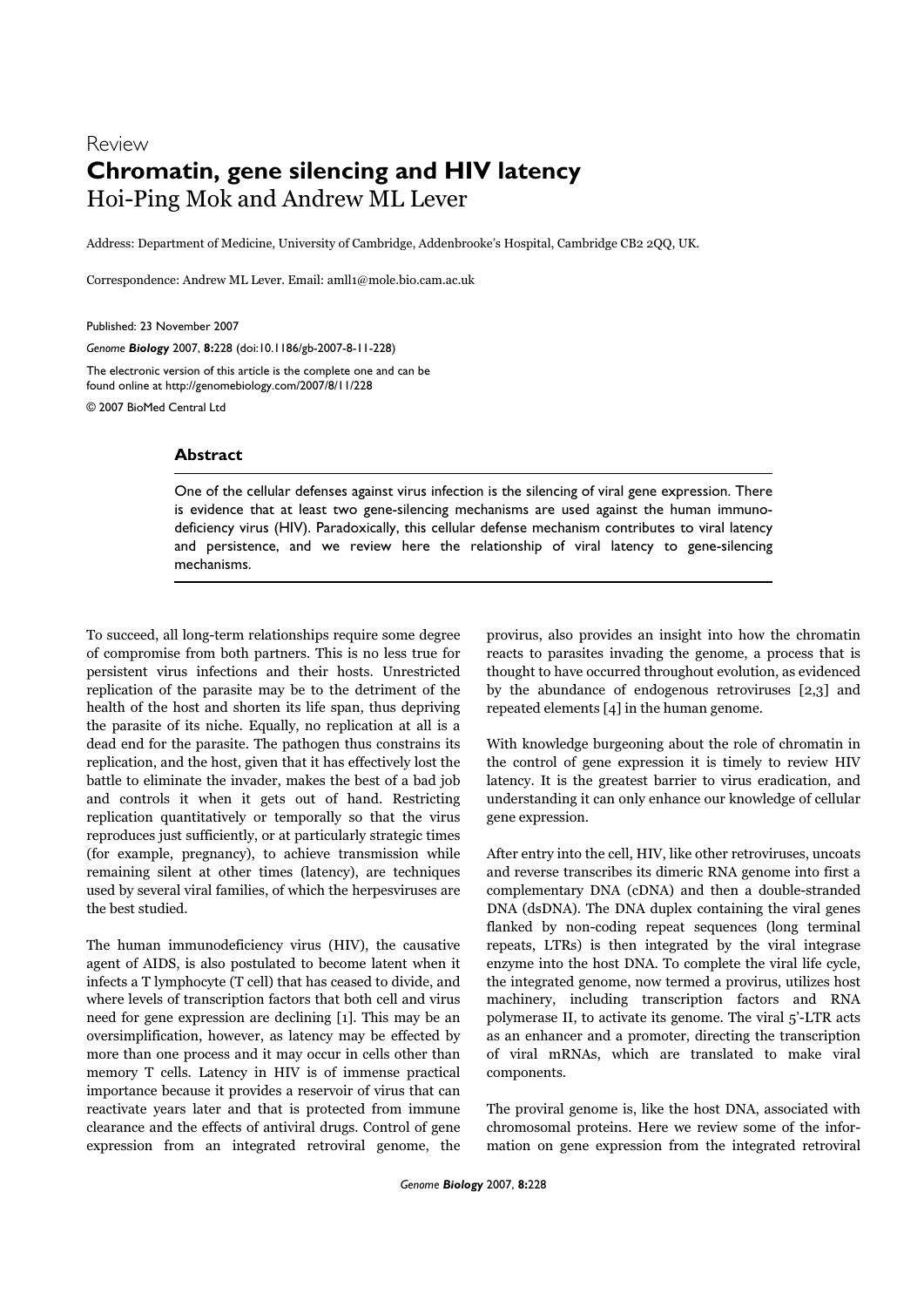genome in the context of gene-silencing mechanisms that might contribute to latency. On the basis of this evidence and the dynamics of proviral gene expression, we propose that the cell uses different forms of proviral silencing: one occurring soon after integration and related to the integration site of the provirus, and a second, delayed, location-independent mechanism affecting proviruses that initially had established transcriptional activity.

# **Proviral transcription is affected by its chromatin structure**

Several observations point to the local state of chromatin being highly influential in the ability of the HIV provirus to overcome a major intracellular hurdle - transcription initiation. HIV-1 superinfecting already latently infected cell lines is expressed [5], implying that local factors and global cellular conditions influence gene expression independently. Cell lines harboring a single copy of a simple retroviral provirus, that of murine leukemia virus (MLV), with varying levels of expression do not differ in their capacity to support the transcription of a transiently transfected LTR-driven reporter gene [6]. This suggests that factors independent of those influencing the resident provirus can affect transcription. Another finding highlighting the influence of local conditions is that silenced, methylated endogenous retrovirus (ERV) DNA becomes infectious after cloning [7].

More recently, a wealth of experiments illustrating the role of chromatin in HIV gene expression has been reported. Protein complexes involved in chromatin remodeling, including histone acetyltransferases (HATs) [8] and late SV40 transcription factor (LSF), which recruits histone deacetylase complex (HDAC-1) [9], can alter HIV-1 gene expression both in vitro and in vivo. HIV-1 expression is also affected by pharmacological modification of histone tails. Agents such as polyamides, which bind to the proviral promoter and block HDAC-1 recruitment [10], and trichostatin A, a HDAC inhibitor [11], have striking effects. Histone modifications involved in HIV gene expression have also been demonstrated by chromatin histone immunoprecipitation (ChIP) assays. HIV-1 reactivation from latently infected cell lines by either the induction of cell-cycle arrest  $[12]$  or the application of phorbol ester  $[13]$ both require the recruitment of HATs, accompanied by acetylation of histones at the HIV-1 promoter. ATPdependent chromatin-remodeling proteins, including members of the SWI/SNF complex, are also recruited during HIV reactivation by phorbol ester application, resulting in the disruption of nucleosomes at the LTRs [14]. Retinoic acid, rather specifically in HIV-1, can interfere with nucleosome remodeling at the LTRs, but not with histone acetylation, and inhibits HIV-1 transcription [15]. Thus, during activation, histones associated with the HIV-1 promoter are first acetylated and chromatin-remodeling complexes are then recruited to disrupt the resident nucleosome (see [16] for a review).

Chromatin remodeling is also involved in repressing proviral gene expression. Protein factors associated with repression, such as c-Myc, occupy the HIV-1 promoter alongside HDAC-1 in a coordinated manner [17]. Recruitment of HDACs, the histone methyltransferase Suv39H1, the protein HP1 (which is typical of heterochromatin) and trimethylation of H3 lysine 9 at the HIV LTR have been shown to correlate with repression of gene expression in microglial cells [18]. Depleting Suv39H1 and the HP1γ subtype by siRNA increases the level of HIV gene expression [19].

### **The enigma of DNA methylation and viral gene silencing: correlation or causation?**

Whereas the weight of evidence for the involvement of chromatin histone remodeling in the control of retroviral gene expression is compelling, the involvement of DNA methylation is more controversial. DNA methylation is associated with the recruitment of HP1, a marker of tight repression [20]. In vitro, the expression levels of transfected methylated LTR-driven reporter constructs based on HIV [21], human T-cell leukemia virus type 1 (HTLV-1) [22] or ERVs [23] have been assessed. Methylation-sensitive restriction enzymes were used to detect DNA methylation in silenced transfected HIV-1 constructs [24] or in ERV LTR-driven reporter constructs [23]. These studies established a clear link between DNA methylation and the absence of transcription.

Data from transiently transfected plasmids may not, however, accurately represent the behavior of integrated proviruses. For example, an integrated HTLV-1 responds differently from a transfected construct in response to extracellular stimuli [25], and in hepatocyte cell lines the promoter activity of a transfected HIV-based construct differs from that of an integrated vector [26]. A further example of episomes and chromosome-associated constructs behaving differently is seen in human papillomavirus gene expression. Associating a matrix-attachment region to a human papillomavirus gene has diametrically opposite effects on gene expression depending on whether the construct is transiently transfected or stably transfected (and presumably integrated) [27].

Despite these caveats, a latent MLV provirus with a methylated genome, confirmed by methylation-sensitive restriction enzymes, can be reactivated by 5-azacytidine, an inhibitor of DNA methylation [6]. In addition, methylation of the HTLV-1 proviral LTR has been assessed using methylation-sensitive restriction enzymes in cells from infected patients [28] or in transformed cell lines [29]. Methylation correlated inversely with the level of viral RNA [29] and the provirus could be reactivated by 5-azacytidine [29,30]. Mutating the CpG sites (sites of DNA methylation)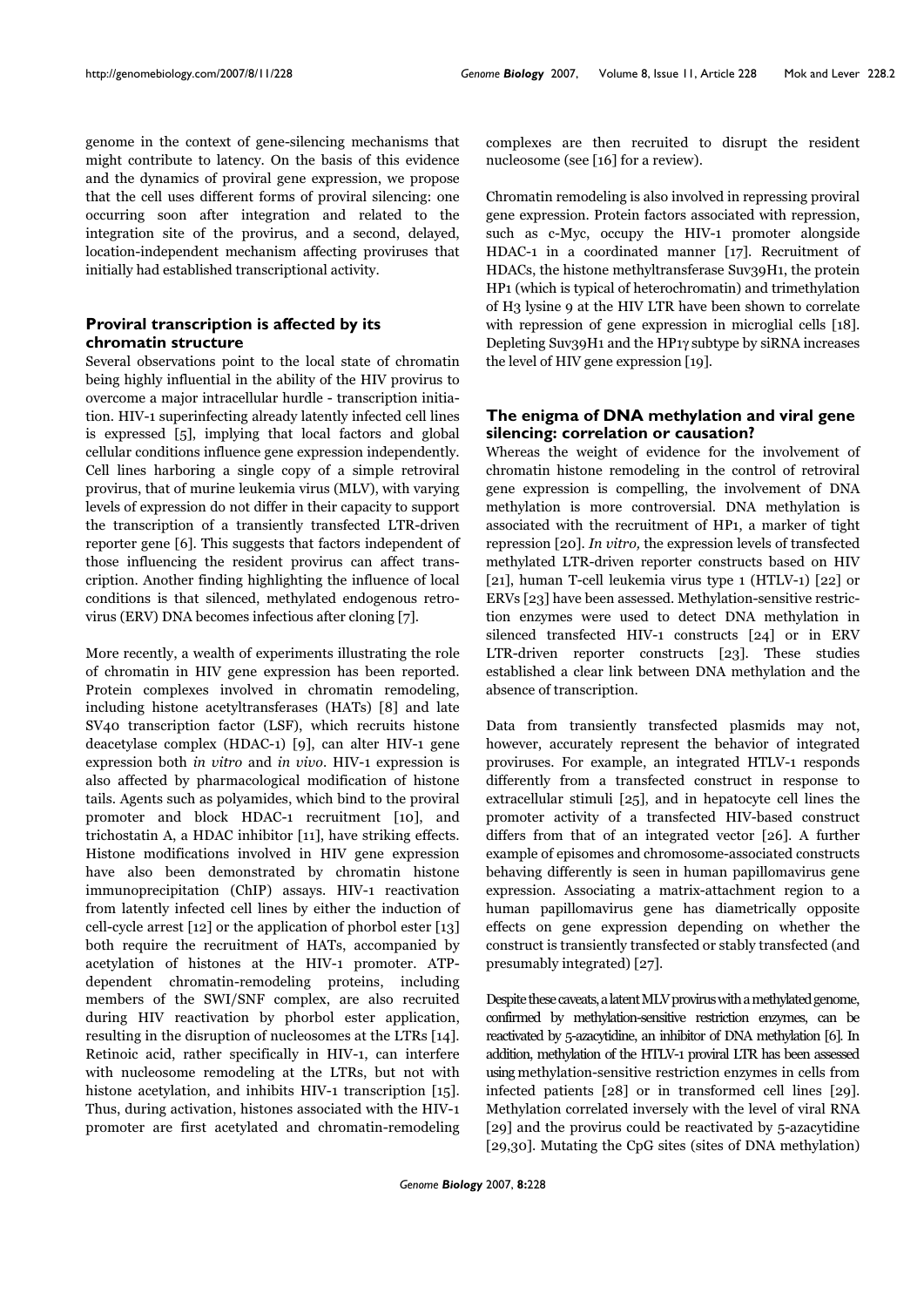eliminates integrants that are completely silenced, strongly suggesting a role for DNA methylation in silencing [31].

In contrast, however, a methylated MLV provirus introduced into a defined site of the host-cell genome with Cre recombinase still lacks transcriptional activity after pharmacological inhibition of DNA methylation [32]. More problematically, bisulfite genomic sequencing analysis on HTLV-1-infected cells from patients and transformed cell lines showed that while the 5'-LTR is hypermethylated, the 3'-LTR is hypomethylated. In neither HTLV-1 infection [30] nor in its often-used animal model, bovine leukemia virus (BLV) infection [33], does the pattern of methylation of the LTR correspond to the clinical manifestation of the infection or to disease progression.

In cell lines latently infected with HIV-1, such as ACH-2, the 5'-LTR of the provirus is hypermethylated, whereas the 3'-LTR is hypomethylated. Activating the provirus with the cytokine tumor necrosis factor-α (TNF-α) partially relieves DNA methylation of the 5'-LTR [34]. However, in clones of cells derived after infection with a defective HIV-1 expressing green fluorescent protein (GFP) from the LTR, proviral expression did not correlate with DNA methylation, and bisulfite genome analysis showed most cytosine residues to be unmethylated [35]. Thus, in MLV, HTLV-1 and HIV, the influence of DNA methylation on proviral behavior is controversial. Stability of gene expression may correlate more with the density of DNA methylation, as opposed to there being a binary 'methylated' or 'demethylated' state [36].

# **What controls the behavior of the chromatin associated with the provirus?**

The link between chromatin remodeling and proviral activity seems incontrovertible, but how is it controlled? One possible factor is the site of integration. A study of 35 HIV-1 infected clones found heterogeneity in their individual levels of gene expression. There was no correlation between the expression level of the integrated provirus and a second transfected construct in the same clone, again implicating the local environment in controlling proviral expression [37]. Analyzing the accessibility of restriction enzymes to DNA as a guide to nucleosome remodeling showed that this did correlate with the level of gene expression, despite a lack of correlation between gene expression and promoter methylation [37]. In addition, latent HIV-1 proviruses are frequently found integrated near alphoid repeats, which are frequently found in heterochromatin [38,39]. This association with heterochromatin was further supported by a largescale study of 971 HIV-1 integration sites that revealed that proviruses with inducible gene expression - presumably representing latent provirus - had integrated near gene deserts and centromeres, which are rich in alphoid repeats [40]. Others, however, were near very highly expressed genes [40] and a study of 74 HIV-1 integration sites of latent proviruses obtained from resting CD4 T cells from 16 patients found that most of them were in actively expressed regions [41]. Integration sites may, therefore, be influential, but other factors are also in operation. Consistent with the notion that viral gene expression is influenced by local factors set up at the time of integration, gene-therapy vectors containing DNA elements that can shield the provirus from the effects of adjacent chromatin, such as an MLV-based vector with a locus control region [42] or lentiviral vectors with a matrix-attachment region [43], establish high-level, position-independent gene expression. Overall, these studies strongly imply a significant role for the position of integration.

# **Does the integration site program gene expression indefinitely?**

The time frame of silencing in a number of experiments is the major piece of evidence suggesting that factors other than integration site affect proviral expression. The 'site' effect on proviral chromatin configuration and gene expression would presumably be imposed soon after integration and, if it were the overriding influence, be permanent. Attenuation of gene expression has, however, been observed in longer-term culture in several experiments, mostly conducted using long-term cell clones infected with MLV or its derived vectors [32,44-46], sometimes with the transgene driven by a heterologous promoter rather than the viral LTR.

Even more telling, within the cell clones with provirus integrated at the same sites, variation of gene expression was observed in a number of different retroviral vectors [31,44,47-49]. Where variation exists, the level of proviral gene expression between mother and daughter cells shows some degree of correlation [49,50]. Silencing, where it occurred, was often linked to DNA methylation, as determined by digestion with restriction enzymes [46,51] or bisulfite genomic sequencing [51]. This was not universally the case, however, and variation was possible even in cells devoid of de novo methyltransferases [47,48]. Attempts to reactivate these proviruses using 5-azacytidine or trichostatin A after they had been silenced in long-term culture were at best only partially successful [44-47,49]. Variation in gene expression and the same difficulty in reversing the repression are also observed in HIV-1-infected cell clones [52]. Arguably, the required strength of the reactivating stimulus may be a dose-response effect. Lorincz et al. [51] reported that more efficient reactivation could be achieved by applying trichostatin to cells pretreated with 5-azacytidine, which presumably led to the removal of the methylation mark on DNA and relieved the transgene from tight repression. Thus, the overall picture is that, whereas the chromosomal position certainly contributes to the chromatin configuration of a provirus, the level of gene expression is modulated by other factors. One possibility is that variation emerges as cell division alters existing epigenetic marks on the provirus [50]. Intriguingly, there are at least two reports of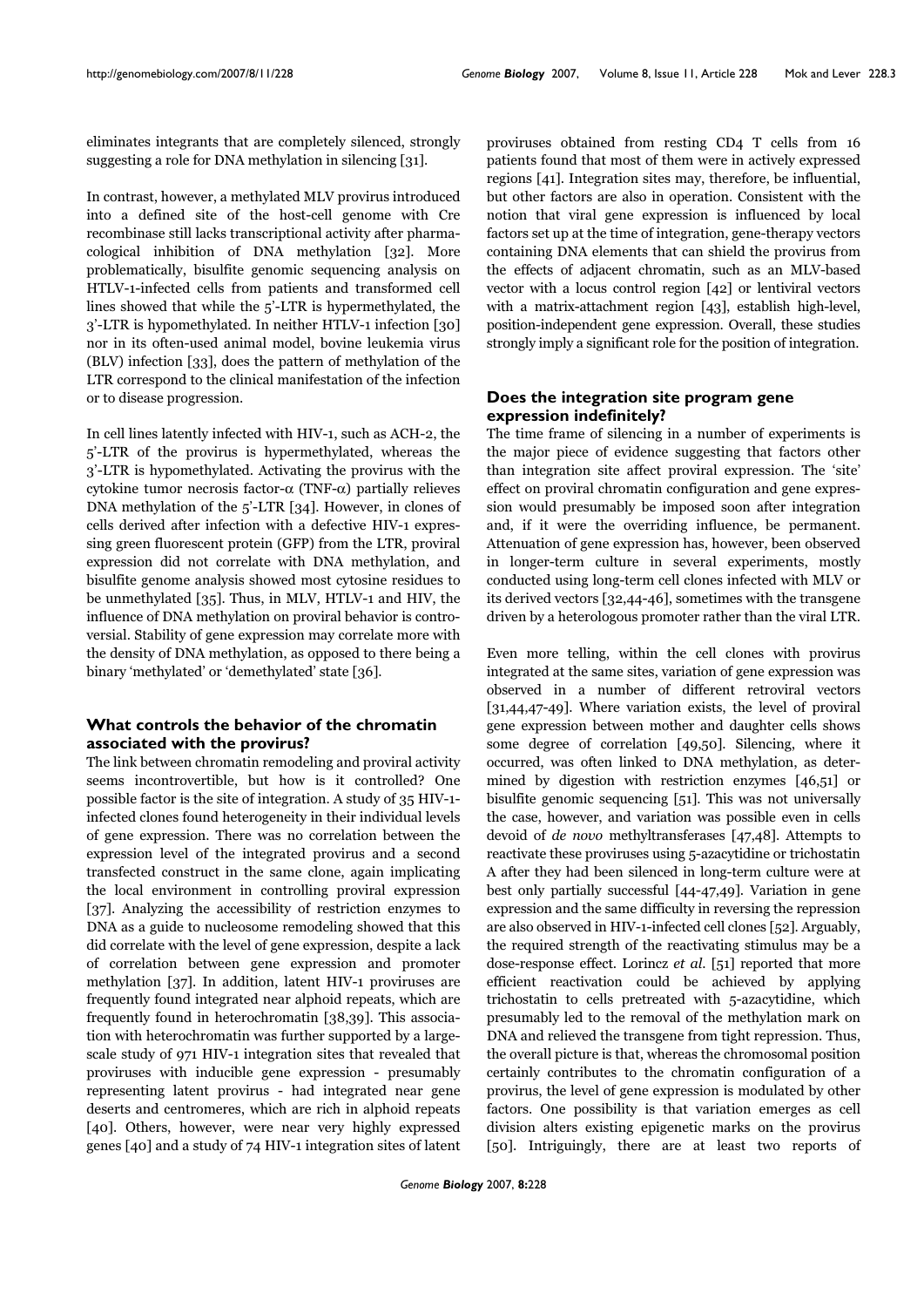

### **Figure 1**

Variation in the level of proviral expression within cell clones might be accounted for by the degree of methylation. In this model the degree of repression, set up at the time of integration, is critical to the degree of gene expression. Studies supporting this model include [36,47,49,50]. DNA methylation is an attractive candidate as a molecular correlate of repression and is depicted as such here and in Figure 2. There is, however, evidence suggesting that other molecular mechanism may be involved (see text). **(a)** Provirus integrated into repressive chromatin is stably repressed, probably correlating with a high degree of proviral DNA methylation. **(b)** Provirus in partially repressed chromatin is unstable and may proceed to become tightly repressed, or continue to be expressed but could be induced to a higher degree of expression. The change in epigenetic mark could arise from cell division. **(c)** Integration into permissive chromatin leads to high-level gene expression.

upregulation of a DNA methyltransferase after HIV-1 infection [53,54], suggesting the possibility of an active mechanism that silences integrated provirus.

# **More than one form of proviral silencing may exist**

A model for retroviral gene expression thus has to accommodate several observations. First is the strong evidence of the involvement of chromatin. Second is the correlation between DNA methylation and proviral behavior, which is not consistent in all studies: there may be a gradation of silencing from strongly repressed to unstably expressed. Thirdly, the position of integration is important. Finally, proviral shutdown can and does occur over time. Even within cell clones, variation in gene expression is common.

One possible hypothesis is that the degree of proviral gene expression reflects the permissiveness of the chromatin at the site of integration. Thus, when integration occurs in repressed chromatin, the provirus is heavily repressed, which is probably correlated with DNA methylation. Where the density of DNA methylation is less, the provirus enters a state of unstable gene expression, manifesting as variation of expression from cell to cell (variegation; Figure 1). Although this is an attractive model, it cannot completely explain all the observations listed in Box 1. Another hypothesis is that the behavior of the provirus at an early stage after infection is primarily governed by the site of integration [37,55] and is only partially related to the local chromatin configuration [35,38]. Proviruses silenced at this point are probably more amenable to reactivation: indeed, the rate-limiting step in initiation of HIV-1 gene expression is the recruitment of the general transcription factor TFIIH [56], a relatively late step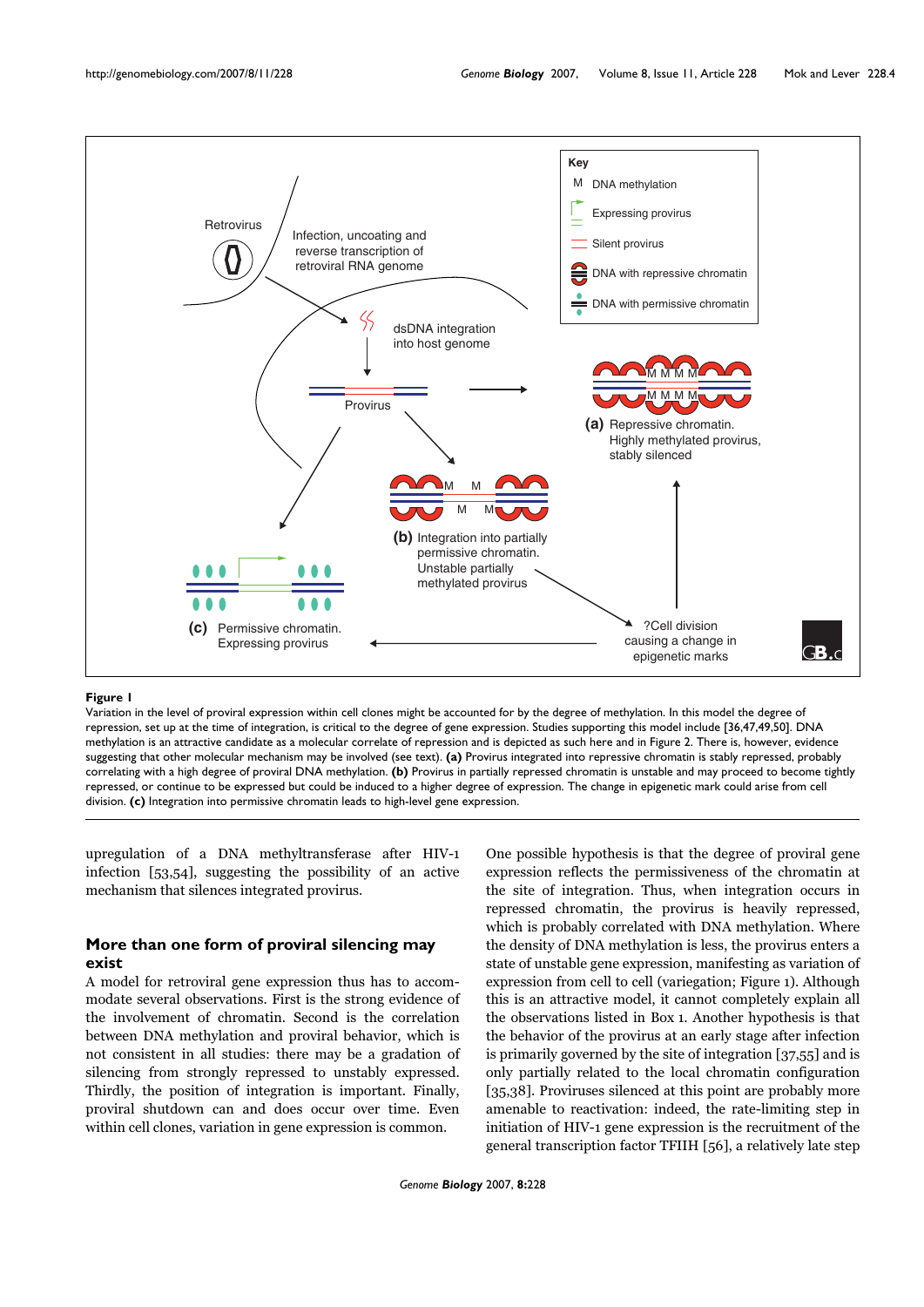

### **Figure 2**

Variation in the expression of proviruses integrated at the same position in different cells might be accounted for by a delayed mechanism leading to proviral silencing. Soon after infection the behavior of the provirus depends on the site of integration. **(a)** Integration into a chromosome position that is nonpermissive for gene expression results in a silent provirus. Note that although the environment may be nonpermissive for gene expression, the provirus itself need not be tightly repressed and is amenable to reactivation by various stimuli. **(b)** Integration into permissive chromatin permits viral gene expression. In HIV-1 this stage is prolonged because of the stability conferred by the Tat-TAR positive-feedback axis. **(c)** With time the provirus is silenced. At present, the trigger leading to the collapse of proviral activity is not known. **(d)** Once silenced, the provirus is tightly repressed and cannot be easily reactivated.

in the derepression of local chromatin. Of the proviruses that are not silenced initially, a proportion undergo shutdown with time. Proviruses silenced in this manner are tightly repressed and can be difficult to reactivate using external stimuli (Figure 2). Indeed, given the complexity of the genome, it is entirely possible that the two models are complementary: depending on the site of integration, one or other of the mechanisms depicted in Figures 1 and 2 is at work.

The additional transcriptional control mechanisms of complex retroviruses like HIV add a further level of control. Unlike simple retroviruses, where attenuation of gene expression is often observed, once transcription of an HIV-1 provirus has been established, it is extremely stable [52]. This is probably due to the viral protein Tat and its response element TAR [39]. Tat exerts positive feedback and enhances proviral gene expression by several mechanisms (reviewed in  $[57,58]$ ; see also  $[59-61]$ ). This positive-feedback axis leads to remarkably durable HIV-1 gene expression, which persists for more than 18 months once established [52]. The virus-encoded transactivator Tat may be an evolutionary development by the virus to counter the cellular silencing mechanisms.

In summary, retroviral gene expression is influenced by more than one mechanism involving chromatin (Figure 2). The location of integration probably crucially affects the initial level of proviral activity. With time, the provirus may be silenced. These silencing mechanisms are likely to affect most integrated constructs, accounting for the silencing observed in simple retroviruses, HIV-1 and retroviral vectors. In HIV-1, however, silencing can be counteracted or delayed by the powerful Tat-TAR positive-feedback axis [39]. The trigger event that leads to silencing is not clear. One possibility is that all proviruses are susceptible to silencing mediated by epigenetic changes through a direct mechanism, possibly via the upregulated DNA methyltransferases [53,54]. Such a mechanism must act early after infection.

Formation of heterochromatin is known to spread to adjacent genetic regions unless it is stopped by an insulator [62-64]. In the first model (Figure 1), proviral gene silencing observed in long-term cultures is one end of the spectrum of the process that relates the site of integration to proviral activity, the provirus being silenced by spreading heterochromatinization. Alternatively, a microRNA (miRNA)-based mechanism may be involved [65]. Another possibility is that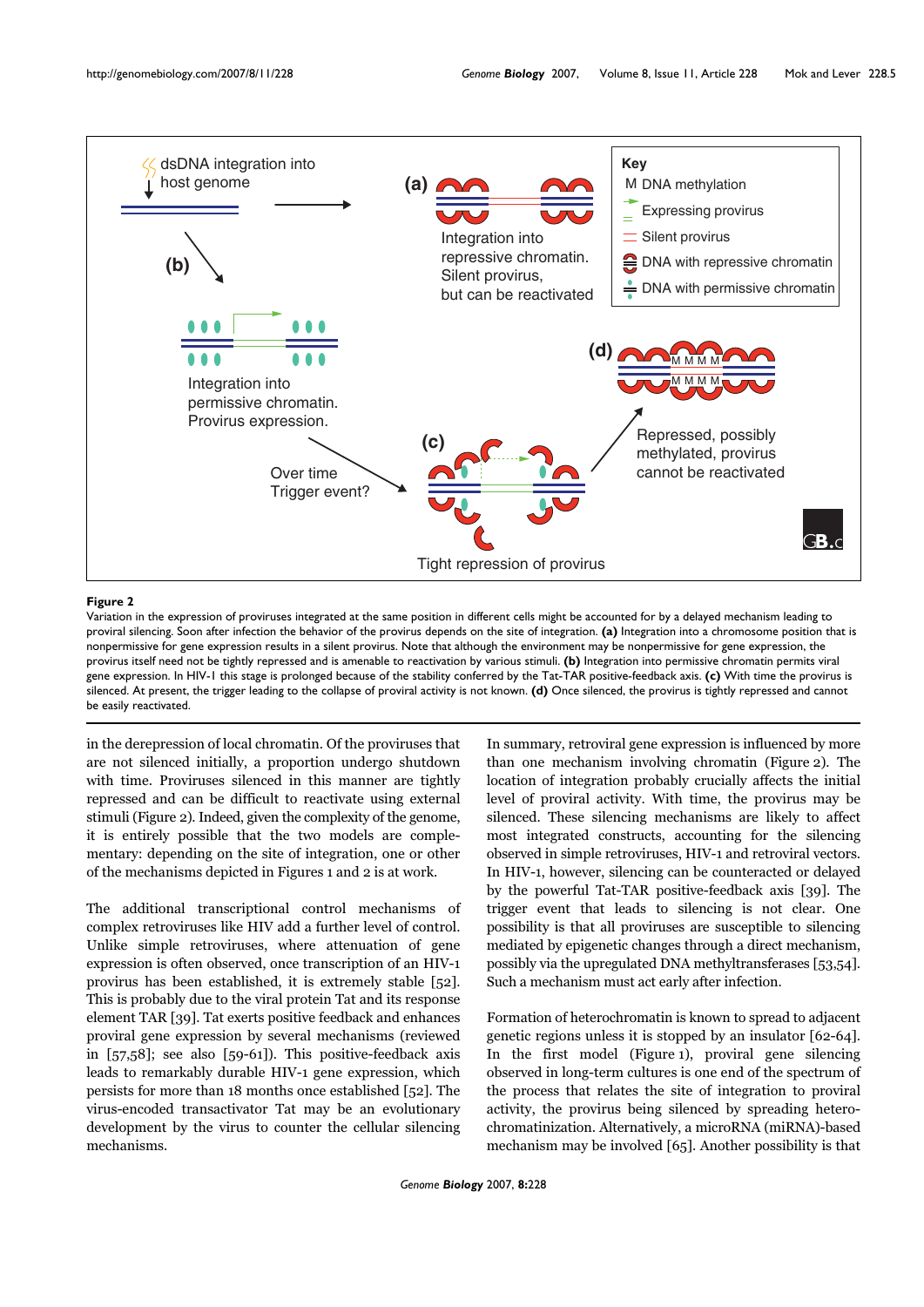|  | Box I Two contrasting phenotypes of retroviral provirus silencing |  |  |  |
|--|-------------------------------------------------------------------|--|--|--|
|  |                                                                   |  |  |  |

| Immediately after infection                                                                                                   | At late times after infection                                                                                                                                                                                        |
|-------------------------------------------------------------------------------------------------------------------------------|----------------------------------------------------------------------------------------------------------------------------------------------------------------------------------------------------------------------|
| The site of integration critically affects the level of<br>proviral gene expression of HIV-1 [37].                            | Variation in proviral gene expression is observed in clonal<br>populations of cells infected with MLV [51], with<br>MLV-based vectors [44-46] and with HIV-1-based vectors<br>$[39,52]$ .                            |
| DNA methylation does not correlate with proviral gene<br>expression in cells infected with HIV-1 [35,38] or<br>$HTLV-1$ [29]. | Local factors (chromatinization) correlate with proviral<br>expression in HIV-1 $[52]$ . The degree of DNA methylation<br>correlates with behavior of the proviruses of MLV $[51]$<br>and MLV-based vectors [44-46]. |
| HIV-1 gene expression can be augmented by<br>trichostatin A [11] and/or Tat [37].                                             | Variable reactivation by trichostatin A on HIV [39], by<br>5-azacytidine and/or trichostatin A on MLV [44-46].                                                                                                       |

Depending on the study, the time frame required for the 'late times' phenotype to arise can range from weeks [44-46] to months [39,52].

silencing is related to the cyclical expression of transcription factors, such as NFκB for HIV-1 [66]. In a cell infected with HIV-1, the level of NFκB dips intermittently, the production of Tat would not be maintained and the Tat-TAR positivefeedback axis would collapse. The now vulnerable provirus would be further repressed by chromatin changes that cannot be easily reversed (see Box 1). In simple retroviruses and retroviral vectors, this positive-feedback axis is absent, and therefore silencing is more frequent [32,44-46,51,67].

We can begin to draw some tentative conclusions. The 'site' effect, whereby an identical provirus behaves differently according to its point of integration, argues for powerful regional control mechanisms for gene expression independent of the gene itself, providing a general defense against insertional elements. The effects of known influences on chromatin configuration clearly affect proviral gene expression, and study of individual genes in the context of proviral insertions may be illuminating to dissect out the individual contributions of methylation, acetylation and so on. Lastly, intrinsic promoter properties of the provirus have an effect that can potentially hold back the effect of regional silencing influences as long as the promoter is functioning. Ironically, the cellular silencing mechanisms actually contribute to the persistence of HIV by facilitating its evasion of drug and immunological attack.

Knowledge about the mechanism of proviral silencing and how to reverse it may lead to clinical applications in HIV infection. There have been attempts at clearing HIV from an infected patient by reactivating latent virus using interleukin-2

[68,69] or the histone deacetylase inhibitor valproic acid [70], thus rendering the virus susceptible to anti-retroviral therapy and immune clearance. These have been, at best, only partially successful. Understanding proviral silencing will be instrumental in devising further strategies. New insights into the control of gene expression by miRNA, which is possibly another defense against invading molecular parasites [71], will undoubtedly also have an impact [72,73].

The oldest endogenous retroviruses in the human genome entered the genomes of our mammalian ancestors at around the time of the extinction of the dinosaurs [74]. It might be expected that, with such a long history of coexistence between mammalian genomes and transposable elements, there would exist well developed defenses against these molecular parasites, most probably chromatin dependent. It is tempting to speculate that the silencing of retroviruses, and possibly of cellular genes, originates from such defensive mechanisms.

### **References**

- 1. Persaud D, Zhou Y, Siliciano JM, Siliciano RF: **Latency in human immunodeficiency virus type 1 infection: no easy answers.** *J Virol* 2003, **77:**1659-1665.
- 2. Sverdlov ED: **Retroviruses and primate evolution.** *BioEssays* 2000, **22:**161-171.
- 3. Stoye JP: **Endogenous retroviruses: still active after all these years?** *Curr Biol* 2001, **11:**R914-916.
- 4. Batzer MA, Deininger PL: **Alu repeats and human genomic diversity.** *Nat Rev Genet* 2002, **3:**370-379.
- 5. Chen BK, Saksela K, Andino R, Baltimore D: **Distinct modes of human immunodeficiency virus type 1 proviral latency**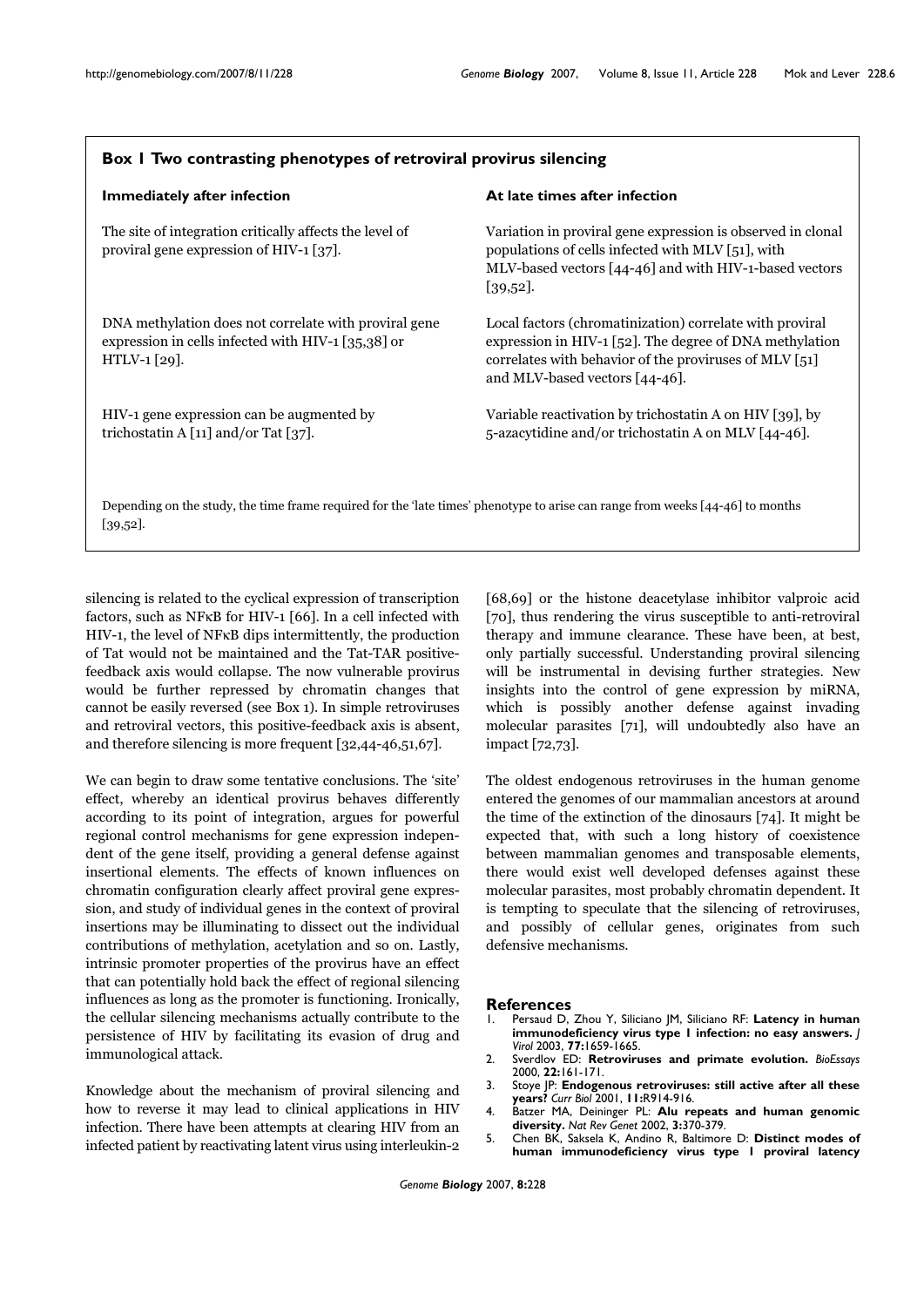**revealed by superinfection of nonproductively infected cell lines with recombinant luciferase-encoding viruses.** *J Virol* 1994, **68:**654-660.

- 6. Hoeben RC, Migchielsen AA, van der Jagt RC, van Ormondt H, van der Eb AJ: **Inactivation of the Moloney murine leukemia virus long terminal repeat in murine fibroblast cell lines is associated with methylation and dependent on its chromosomal position.** *J Virol* 1991, **65:**904-912.
- 7. Harbers K, Schnieke A, Stuhlmann H, Jahner D, Jaenisch R: **DNA methylation and gene expression: endogenous retroviral genome becomes infectious after molecular cloning.** *Proc Natl Acad Sci USA* 1981, **78:**7609-7613.
- 8. Steger DJ, Eberharter A, John S, Grant PA, Workman JL: **Purified histone acetyltransferase complexes stimulate HIV-1 transcription from preassembled nucleosomal arrays.** *Proc Natl Acad Sci USA* 1998, **95:**12924-12929.
- 9. Coull JJ, Romerio F, Sun JM, Volker JL, Galvin KM, Davie JR, Shi Y, Hansen U, Margolis DM: **The human factors YY1 and LSF repress the human immunodeficiency virus type 1 long terminal repeat via recruitment of histone deacetylase 1.** *J Virol* 2000, **74:**6790-6799.
- 10. Ylisastigui L, Coull JJ, Rucker VC, Melander C, Bosch RJ, Brodie SJ, Corey L, Sodora DL, Dervan PB, Margolis DM: **Polyamides reveal a role for repression in latency within resting T cells of HIVinfected donors.** *J Infect Dis* 2004, **190:**1429-1437.
- 11. Quivy V, Adam E, Collette Y, Demonte D, Chariot A, Vanhulle C, Berkhout B, Castellano R, de Launoit Y, Burny A, *et al*.: **Synergistic activation of human immunodeficiency virus type 1 promoter activity by NF-kappaB and inhibitors of deacetylases: potential perspectives for the development of therapeutic strategies.** *J Virol* 2002, **76:**11091-11103.
- 12. Thierry S, Marechal V, Rosenzwajg M, Sabbah M, Redeuilh G, Nicolas JC, Gozlan J: **Cell cycle arrest in G2 induces human immunodeficiency virus type 1 transcriptional activation through histone acetylation and recruitment of CBP, NF-kappaB, and c-Jun to the long terminal repeat promoter.** *J Virol* 2004, **78:**12198-12206.
- 13. Lusic M, Marcello A, Cereseto A, Giacca M: **Regulation of HIV-1 gene expression by histone acetylation and factor recruitment at the LTR promoter.** *EMBO J* 2003, **22:**6550-6561.
- 14. Henderson A, Holloway A, Reeves R, Tremethick DJ: **Recruitment of SWI/SNF to the human immunodeficiency virus type 1 promoter.** *Mol Cell Biol* 2004, **24:**389-397.
- 15. Kiefer HL, Hanley TM, Marcello JE, Karthik AG, Viglianti GA: **Retinoic acid inhibition of chromatin remodeling at the human immunodeficiency virus type 1 promoter. Uncoupling of histone acetylation and chromatin remodeling.** *J Biol Chem* 2004, **279:**43604-43613.
- 16. Van Lint C: **Role of chromatin in HIV-1 transcriptional regulation.** *Adv Pharmacol* 2000, **48:**121-160.
- 17. Jiang G, Espeseth A, Hazuda DJ, Margolis DM: **c-Myc and Sp1 contribute to proviral latency by recruiting HDAC1 to the human immunodeficiency virus type 1 promoter.** *J Virol* 2007, **81:**10914-10923.
- 18. Marban C, Suzanne S, Dequiedt F, de Walque S, Redel L, Van Lint C, Aunis D, Rohr O: **Recruitment of chromatin-modifying enzymes by CTIP2 promotes HIV-1 transcriptional silencing.** *EMBO J* 2007, **26:**412-423.
- 19. Chene I, Basyuk E, Lin YL, Triboulet R, Knezevich A, Chable-Bessia C, Mettling C, Baillat V, Reynes J, Corbeau P, *et al*.: **Suv39H1 and HP1gamma are responsible for chromatin-mediated HIV-1 transcriptional silencing and post-integration latency.** *EMBO J* 2007, **26:**424-435.
- 20. Henikoff S: **Heterochromatin function in complex genomes.** *Biochim Biophys Acta* 2000, **1470:**O1-O8.
- 21. Bednarik DP, Cook JA, Pitha PM: **Inactivation of the HIV LTR by DNA CpG methylation: evidence for a role in latency.** *EMBO J* 1990, **9:**1157-1164.
- 22. Saggioro D, Forino M, Chieco-Bianchi L: **Transcriptional block of HTLV-I LTR by sequence-specific methylation.** *Virology* 1991, **182:**68-75.
- 23. Feenstra A, Fewell J, Lueders K, Kuff E: *In vitro* **methylation inhibits the promotor activity of a cloned intracisternal Aparticle LTR.** *Nucleic Acids Res* 1986, **14:**4343-4352.
- 24. Bednarik DP, Mosca JD, Raj NB: **Methylation as a modulator of expression of human immunodeficiency virus.** *J Virol* 1987, **61:** 1253-1257.
- 25. Moriuchi M, Moriuchi H: **Seminal fluid enhances replication of human T-cell leukemia virus type 1: implications for sexual transmission.** *J Virol* 2004, **78:**12709-12711.
- 26. Nash KL, Jamil B, Maguire AJ, Alexander GJ, Lever AM: **Hepatocyte-specific gene expression from integrated lentiviral vectors.** *J Gene Med* 2004, **6:**974-983.
- 27. Stunkel W, Huang Z, Tan SH, O'Connor MJ, Bernard HU: **Nuclear matrix attachment regions of human papillomavirus type 16 repress or activate the E6 promoter, depending on the physical state of the viral DNA.** *J Virol* 2000, **74:**2489-2501.
- 28. Saggioro D, Panozzo M, Chieco-Bianchi L: **Human T-lymphotropic virus type I transcriptional regulation by methylation.** *Cancer Res* 1990, **50:**4968-4973.
- 29. Clarke MF, Trainor CD, Mann DL, Gallo RC, Reitz MS: **Methylation of human T-cell leukemia virus proviral DNA and viral RNA expression in short- and long-term cultures of infected cells.** *Virology* 1984, **135:**97-104.
- 30. Koiwa T, Hamano-Usami A, Ishida T, Okayama A, Yamaguchi K, Kamihira S, Watanabe T: **5'-long terminal repeat-selective CpG methylation of latent human T-cell leukemia virus type 1 provirus** *in vitro* **and** *in vivo***.** *J Virol* 2002, **76:**9389-9397.
- 31. Swindle CS, Kim HG, Klug CA: **Mutation of CpGs in the murine stem cell virus retroviral vector long terminal repeat represses silencing in embryonic stem cells.** *J Biol Chem* 2004, **279:**34-41.
- 32. Lorincz MC, Schubeler D, Groudine M: **Methylation-mediated proviral silencing is associated with MeCP2 recruitment and localized histone H3 deacetylation.** *Mol Cell Biol* 2001, **21:**7913-7922.
- 33. Tajima S, Tsukamoto M, Aida Y: **Latency of viral expression** *in vivo* **is not related to CpG methylation in the U3 region and part of the R region of the long terminal repeat of bovine leukemia virus.** *J Virol* 2003, **77:**4423-4430.
- 34. Ishida T, Hamano A, Koiwa T, Watanabe T: **5' long terminal repeat (LTR)-selective methylation of latently infected HIV-1 provirus that is demethylated by reactivation signals.** *Retrovirology* 2006, **3:**69.
- 35. Pion M, Jordan A, Biancotto A, Dequiedt F, Gondois-Rey F, Rondeau S, Vigne R, Hejnar J, Verdin E, Hirsch I: **Transcriptional suppression of in vitro-integrated human immunodeficiency virus type 1 does not correlate with proviral DNA methylation.** *J Virol* 2003, **77:**4025-4032.
- 36. Lorincz MC, Schubeler D, Hutchinson SR, Dickerson DR, Groudine M: **DNA methylation density influences the stability of an epigenetic imprint and Dnmt3a/b-independent** *de novo* **methylation.** *Mol Cell Biol* 2002, **22:**7572-7580.
- 37. Jordan A, Defechereux P, Verdin E: **The site of HIV-1 integration in the human genome determines basal transcriptional activity and response to Tat transactivation.** *EMBO J* 2001, **20:** 1726-1738.
- 38. Jordan A, Bisgrove D, Verdin E: **HIV reproducibly establishes a latent infection after acute infection of T cells** *in vitro***.** *EMBO J* 2003, **22:**1868-1877.
- 39. Weinberger LS, Burnett JC, Toettcher JE, Arkin AP, Schaffer DV: **Stochastic gene expression in a lentiviral positive-feedback loop: HIV-1 Tat fluctuations drive phenotypic diversity.** *Cell* 2005, **122:**169-182.
- Lewinski MK, Bisgrove D, Shinn P, Chen H, Hoffmann C, Hannenhalli S, Verdin E, Berry CC, Ecker JR, Bushman FD: **Genome-wide analysis of chromosomal features repressing human immunodeficiency virus transcription.** *J Virol* 2005, **79:**6610-6619.
- Han Y, Lassen K, Monie D, Sedaghat AR, Shimoji S, Liu X, Pierson TC, Margolick JB, Siliciano RF, Siliciano JD: **Resting CD4+ T cells from human immunodeficiency virus type 1 (HIV-1) infected individuals carry integrated HIV-1 genomes within actively transcribed host genes.** *J Virol* 2004, **78:**6122-6133.
- 42. Osborne CS, Pasceri P, Singal R, Sukonnik T, Ginder GD, Ellis J: **Amelioration of retroviral vector silencing in locus control region beta-globin-transgenic mice and transduced F9 embryonic cells.** *J Virol* 1999, **73:**5490-5496.
- 43. Lutzko C, Senadheera D, Skelton D, Petersen D, Kohn DB: **Lentivirus vectors incorporating the immunoglobulin heavy chain enhancer and matrix attachment regions provide position-independent expression in B lymphocytes.** *J Virol* 2003, **77:**7341-7351.